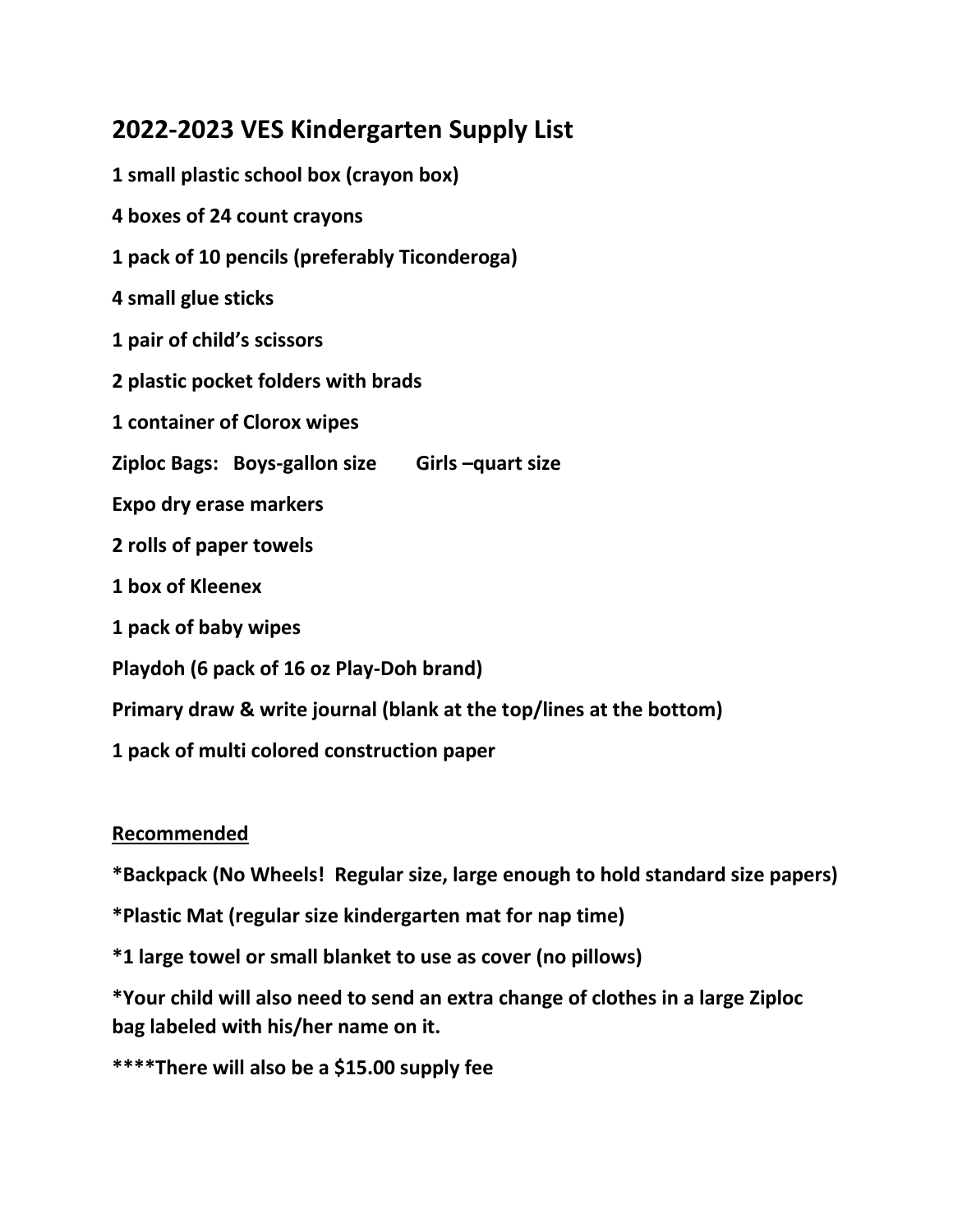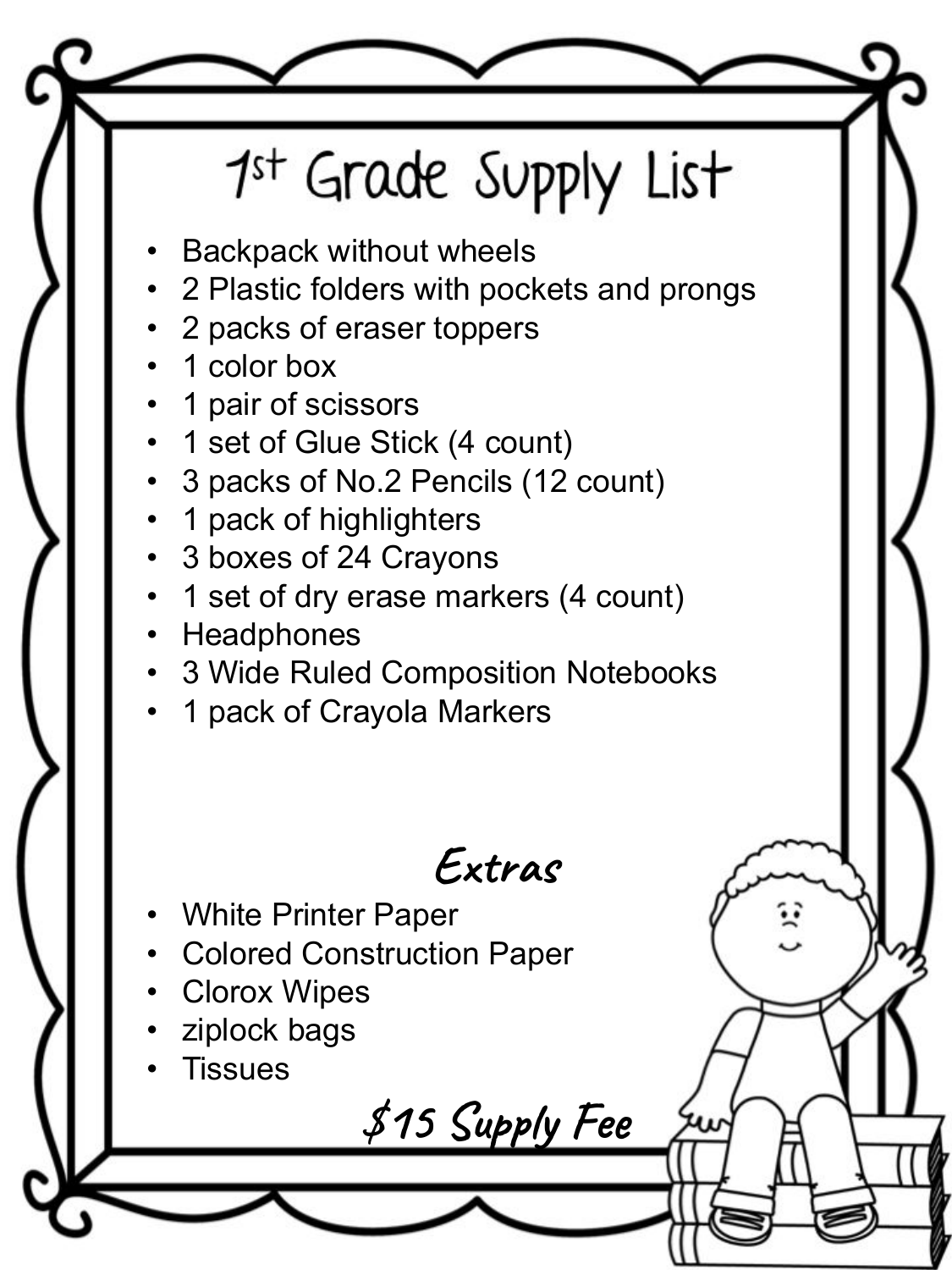### 2nd Grade Supply List 2022-2023

- 3-(24) count boxes of crayons
- I coloring box
- 2 jumbo glue sticks or 6 small glue sticks
- 48 pencils (no lead pencils)
- 2 pack pencil top erasers or 2 pack square pink erasers
- 1 pair of scissors (you can use last year's)
- 6 composition notebooks (wide-ruled)
- I pack colored pencils
- 4 plastic folders (2 with brads and 2 plain)
- 1 (1") binder
- 2 box of Kleenex
- 2 rolls of paper towels
- I pack dry erase markers (for child's use)
- \$15 workbook/supply fee

\*The following items are greatly needed, but you are not required to purchase them. Please choose at least one to donate if you can.\*

- Quart or gallon Ziploc bags
- 1 bottle of Germ-X
- Colored copy paper
- White Out

Please buy composition notebooks because they last longer than spiral notebooks. Please write student's name on ALL supplies.